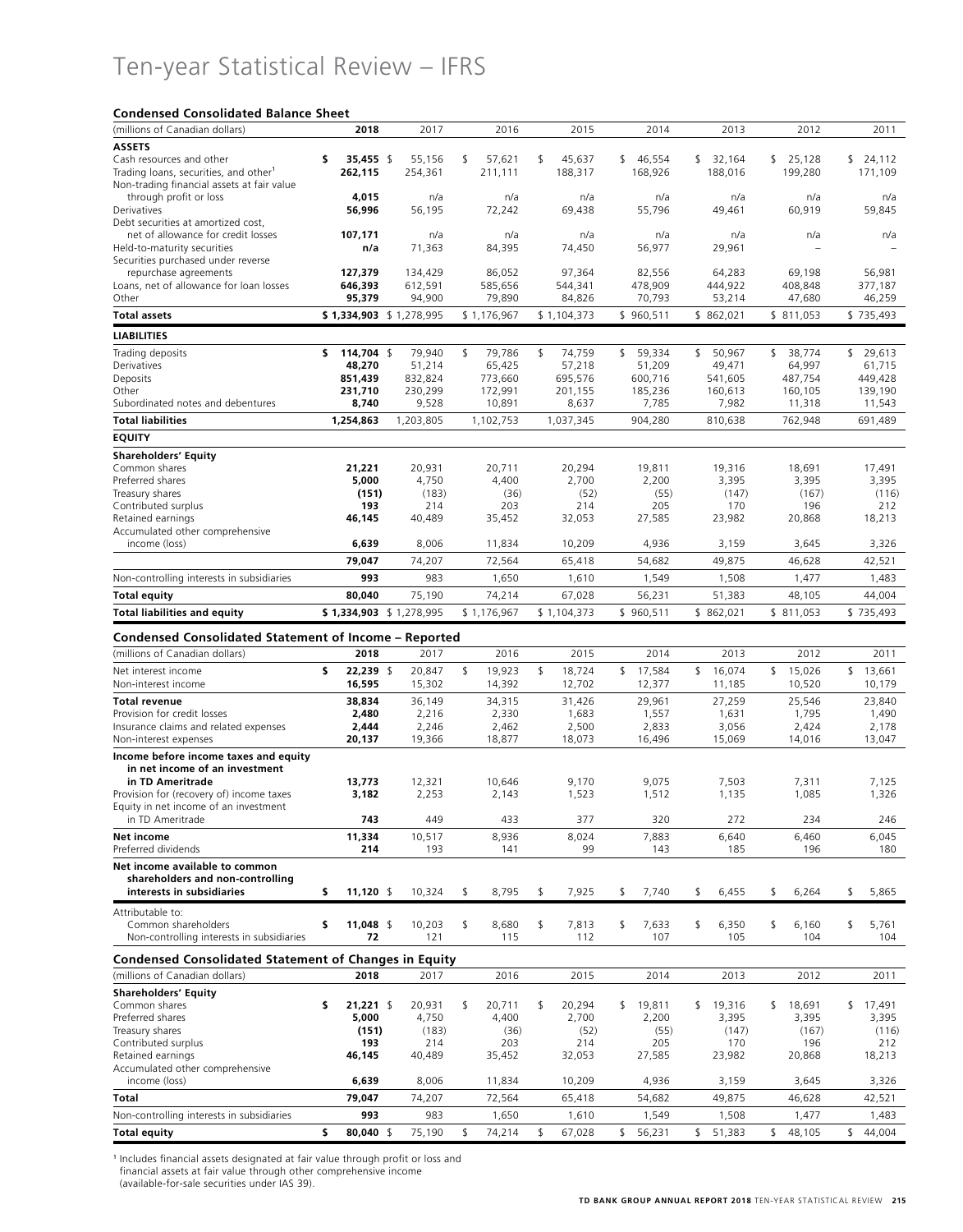# Ten-year Statistical Review – Canadian GAAP

### **Condensed Consolidated Balance Sheet**

| (millions of Canadian dollars)                                        | 2011        | 2010        | 2009          |
|-----------------------------------------------------------------------|-------------|-------------|---------------|
| <b>ASSETS</b>                                                         |             |             |               |
| Cash resources and other                                              | \$24,111    | \$21,710    | 21.517<br>\$. |
| Securities                                                            | 192,538     | 171,612     | 148,823       |
| Securities purchased under reverse repurchase agreements              | 53,599      | 50,658      | 32,948        |
| Loans, net of allowance for loan losses                               | 303,495     | 269,853     | 253,128       |
| Other                                                                 | 112,617     | 105,712     | 100,803       |
| <b>Total assets</b>                                                   | \$686,360   | \$619,545   | \$557,219     |
| <b>LIABILITIES</b>                                                    |             |             |               |
| Deposits                                                              | \$481,114   | \$429,971   | \$ 391,034    |
| Other                                                                 | 145,209     | 132,691     | 112,078       |
| Subordinated notes and debentures                                     | 11,670      | 12,506      | 12,383        |
| Liabilities for preferred shares and capital trust securities         | 32          | 582         | 1,445         |
| Non-controlling interests in subsidiaries                             | 1,483       | 1,493       | 1,559         |
|                                                                       | 639,508     | 577,243     | 518,499       |
| <b>EQUITY</b>                                                         |             |             |               |
| Common shares                                                         | 18,417      | 16,730      | 15.357        |
| Preferred shares                                                      | 3,395       | 3,395       | 3,395         |
| Treasury shares                                                       | (116)       | (92)        | (15)          |
| Contributed surplus                                                   | 281         | 305         | 336           |
| Retained earnings                                                     | 24,339      | 20,959      | 18,632        |
| Accumulated other comprehensive income (loss)                         | 536         | 1,005       | 1,015         |
|                                                                       | 46,852      | 42,302      | 38,720        |
| Total liabilities and shareholders' equity                            | \$686,360   | \$619,545   | \$557,219     |
| Condensed Consolidated Statement of Income - Reported                 |             |             |               |
| (millions of Canadian dollars)                                        | 2011        | 2010        | 2009          |
| Net interest income                                                   | \$12,831    | \$11,543    | \$11,326      |
| Non-interest income                                                   | 8,763       | 8,022       | 6,534         |
| <b>Total revenue</b>                                                  | 21,594      | 19.565      | 17.860        |
| Provision for credit losses                                           | 1,465       | 1,625       | 2,480         |
| Non-interest expenses                                                 | 13,083      | 12,163      | 12,211        |
| Income before income taxes, non-controlling interests in subsidiaries |             |             |               |
| and equity in net income of an associated company                     | 7.046       | 5.777       | 3.169         |
| Provision for (recovery of) income taxes                              | 1,299       | 1,262       | 241           |
| Non-controlling interests in subsidiaries, net of income taxes        | 104         | 106         | 111           |
| Equity in net income of an associated company, net of income taxes    | 246         | 235         | 303           |
| Net income                                                            | 5,889       | 4,644       | 3,120         |
| Preferred dividends                                                   | 180         | 194         | 167           |
| Net income available to common shareholders                           | \$<br>5,709 | \$<br>4,450 | \$<br>2,953   |
| <b>Condensed Consolidated Statement of Changes in Equity</b>          |             |             |               |
| (millions of Canadian dollars)                                        | 2011        | 2010        | 2009          |
| Common shares                                                         | \$18,417    | \$16,730    | \$15,357      |
| Preferred shares                                                      | 3,395       | 3,395       | 3,395         |
| Treasury shares                                                       | (116)       | (92)        | (15)          |
| Contributed surplus                                                   | 281         | 305         | 336           |
| Retained earnings                                                     | 24,339      | 20,959      | 18,632        |
| Accumulated other comprehensive income (loss)                         | 536         | 1,005       | 1,015         |
| <b>Total equity</b>                                                   | \$46,852    | \$42,302    | \$38,720      |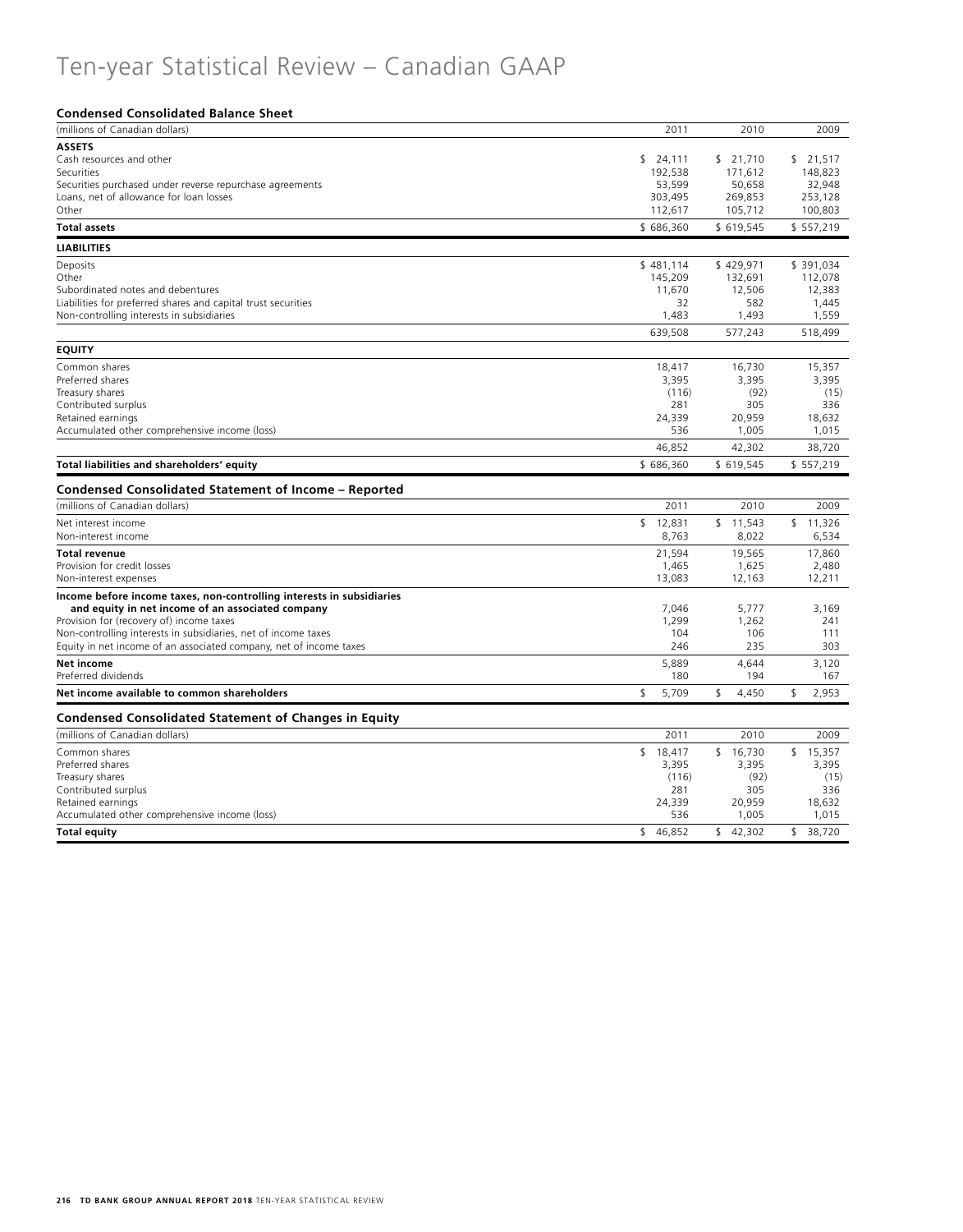## Ten-year Statistical Review

#### **Other Statistics – IFRS Reported**

| s<br>6.02<br>$\mathbf{S}$<br>\$<br>$4.22$ \$<br>\$<br>\$<br>$\mathbf{S}$<br>3.25<br>Per common share 1<br>5.51<br>4.68<br>\$<br>4.15<br>3.46<br>3.40<br>Basic earnings<br>6.01<br>5.50<br>4.14<br>3.44<br>3.38<br>3.21<br>$\overline{2}$<br>Diluted earnings<br>4.67<br>4.21<br>Dividends<br>2.61<br>2.35<br>2.00<br>1.84<br>1.62<br>1.31<br>3<br>2.16<br>1.45<br>40.50<br>37.76<br>36.71<br>25.33<br>23.60<br>21.72<br>Book value<br>33.81<br>28.45<br>4<br>Closing market price<br>73.34<br>47.82<br>40.62<br>37.62<br>73.03<br>60.86<br>53.68<br>55.47<br>5<br>1.80<br>1.94<br>1.66<br>1.95<br>1.89<br>1.72<br>1.73<br>Closing market price to book value<br>1.59<br>6<br>$(0.4)\%$<br>20.5%<br>16.0%<br>17.7%<br>8.0%<br>2.4%<br>Closing market price appreciation<br>13.4%<br>$(3.2)\%$<br>7<br>Total shareholder return on common<br>8<br>17.9<br>22.3<br>5.7<br>shareholders' investment <sup>1</sup><br>3.1<br>24.8<br>0.4<br>20.1<br>11.9<br>15.7%<br>14.9%<br>13.3%<br>13.4%<br>15.4%<br>14.2%<br>15.0%<br>Return on common equity<br>9<br>ratios<br>Return on Common Equity Tier 1<br>10<br>Capital risk-weighted assets <sup>2,3</sup><br>2.56<br>2.46<br>2.21<br>2.20<br>2.45<br>2.32<br>2.58<br>2.78<br>57.5<br>55.3<br>Efficiency ratio<br>51.9<br>53.6<br>55.0<br>55.1<br>54.9<br>60.2<br>11<br>1.95<br>1.96<br>2.01<br>2.05<br>2.18<br>2.20<br>2.23<br>2.30<br>Net interest margin<br>12<br>Common dividend payout ratio<br>43.3<br>42.6<br>47.4<br>44.3<br>46.9<br>42.5<br>40.2<br>46.1<br>13<br>Dividend yield <sup>4</sup><br>3.5<br>3.6<br>3.7<br>3.5<br>3.8<br>3.7<br>3.9<br>3.4<br>14<br>Price-earnings ratio <sup>5</sup><br>12.2<br>13.3<br>13.0<br>12.8<br>13.4<br>13.9<br>12.0<br>11.7<br>15<br>Net impaired loans as a % of<br><b>Asset quality</b><br>16<br>net loans <sup>6,7</sup><br>0.37%<br>0.38%<br>0.46%<br>0.50%<br>0.48%<br>0.46%<br>0.52%<br>0.56%<br>17 Net impaired loans as a % of<br>common equity <sup>6,7</sup><br>3.45<br>4.83<br>4.86<br>5.27<br>3.33<br>4.09<br>4.24<br>4.28<br>Provision for loan losses as a % of<br>18<br>0.39<br>net average loans <sup>6,7</sup><br>0.37<br>0.41<br>0.34<br>0.34<br>0.38<br>0.43<br>0.39<br>Common Equity Tier 1 Capital ratio <sup>3,8</sup><br>12.0%<br>10.7%<br>10.4%<br>9.9%<br>9.4%<br>9.0%<br>$n/a$ %<br>$n/a$ %<br>19<br>Tier 1 Capital ratio <sup>2,3</sup><br>12.2<br>11.3<br>13.7<br>12.3<br>10.9<br>11.0<br>12.6<br>13.0<br>20<br>Total Capital ratio <sup>2,3</sup><br>16.2<br>14.9<br>15.2<br>13.4<br>14.2<br>15.7<br>16.0<br>21<br>14.0<br>5.5<br>5.4<br>5.8<br>5.7<br>5.5<br>5.4<br>5.3<br>5.3<br>Common equity to total assets<br>22<br>Number of common shares<br>23<br>1,828.3<br>1.839.6<br>1,857.2<br>1,855.1<br>1.835.0<br>1,832.3<br>1.802.0<br>outstanding (millions)<br>1.844.6<br>24 Market capitalization<br>(millions of Canadian dollars)<br>\$133,519<br>\$134,915<br>\$113,028<br>\$99,584<br>\$102,322<br>\$87,748<br>\$74,417<br>\$67,782<br>25 Average number of<br>full-time equivalent staff <sup>9</sup><br>84,383<br>83,160<br>81,233<br>81,483<br>81,137<br>78,748<br>78,397<br>75,631<br>26 Number of retail outlets <sup>10</sup><br>2,514<br>2,534<br>2,547<br>2,535<br>2,411<br>2,446<br>2,476<br>2,483<br>Number of retail brokerage offices<br>109<br>109<br>110<br>112<br>111<br>108<br>111<br>108<br>27<br>Number of automated<br>28<br>banking machines<br>5,587<br>5,322<br>5,171<br>4,739<br>4,650<br>5,263<br>4,833<br>4,734 |                       |  | 2018 | 2017 | 2016 | 2015 | 2014 | 2013 | 2012 | 2011 |
|---------------------------------------------------------------------------------------------------------------------------------------------------------------------------------------------------------------------------------------------------------------------------------------------------------------------------------------------------------------------------------------------------------------------------------------------------------------------------------------------------------------------------------------------------------------------------------------------------------------------------------------------------------------------------------------------------------------------------------------------------------------------------------------------------------------------------------------------------------------------------------------------------------------------------------------------------------------------------------------------------------------------------------------------------------------------------------------------------------------------------------------------------------------------------------------------------------------------------------------------------------------------------------------------------------------------------------------------------------------------------------------------------------------------------------------------------------------------------------------------------------------------------------------------------------------------------------------------------------------------------------------------------------------------------------------------------------------------------------------------------------------------------------------------------------------------------------------------------------------------------------------------------------------------------------------------------------------------------------------------------------------------------------------------------------------------------------------------------------------------------------------------------------------------------------------------------------------------------------------------------------------------------------------------------------------------------------------------------------------------------------------------------------------------------------------------------------------------------------------------------------------------------------------------------------------------------------------------------------------------------------------------------------------------------------------------------------------------------------------------------------------------------------------------------------------------------------------------------------------------------------------------------------------------------------------------------------------------------------------------------------------------------------------------------------------------------------------------------------------------------------------------------------------------------------------------------------------------------------------------------------------------------------------------------------------------------------------------------------------------------------------------------------------------------------------------------------------------|-----------------------|--|------|------|------|------|------|------|------|------|
| 16.2%                                                                                                                                                                                                                                                                                                                                                                                                                                                                                                                                                                                                                                                                                                                                                                                                                                                                                                                                                                                                                                                                                                                                                                                                                                                                                                                                                                                                                                                                                                                                                                                                                                                                                                                                                                                                                                                                                                                                                                                                                                                                                                                                                                                                                                                                                                                                                                                                                                                                                                                                                                                                                                                                                                                                                                                                                                                                                                                                                                                                                                                                                                                                                                                                                                                                                                                                                                                                                                                               |                       |  |      |      |      |      |      |      |      |      |
|                                                                                                                                                                                                                                                                                                                                                                                                                                                                                                                                                                                                                                                                                                                                                                                                                                                                                                                                                                                                                                                                                                                                                                                                                                                                                                                                                                                                                                                                                                                                                                                                                                                                                                                                                                                                                                                                                                                                                                                                                                                                                                                                                                                                                                                                                                                                                                                                                                                                                                                                                                                                                                                                                                                                                                                                                                                                                                                                                                                                                                                                                                                                                                                                                                                                                                                                                                                                                                                                     |                       |  |      |      |      |      |      |      |      |      |
|                                                                                                                                                                                                                                                                                                                                                                                                                                                                                                                                                                                                                                                                                                                                                                                                                                                                                                                                                                                                                                                                                                                                                                                                                                                                                                                                                                                                                                                                                                                                                                                                                                                                                                                                                                                                                                                                                                                                                                                                                                                                                                                                                                                                                                                                                                                                                                                                                                                                                                                                                                                                                                                                                                                                                                                                                                                                                                                                                                                                                                                                                                                                                                                                                                                                                                                                                                                                                                                                     |                       |  |      |      |      |      |      |      |      |      |
|                                                                                                                                                                                                                                                                                                                                                                                                                                                                                                                                                                                                                                                                                                                                                                                                                                                                                                                                                                                                                                                                                                                                                                                                                                                                                                                                                                                                                                                                                                                                                                                                                                                                                                                                                                                                                                                                                                                                                                                                                                                                                                                                                                                                                                                                                                                                                                                                                                                                                                                                                                                                                                                                                                                                                                                                                                                                                                                                                                                                                                                                                                                                                                                                                                                                                                                                                                                                                                                                     |                       |  |      |      |      |      |      |      |      |      |
|                                                                                                                                                                                                                                                                                                                                                                                                                                                                                                                                                                                                                                                                                                                                                                                                                                                                                                                                                                                                                                                                                                                                                                                                                                                                                                                                                                                                                                                                                                                                                                                                                                                                                                                                                                                                                                                                                                                                                                                                                                                                                                                                                                                                                                                                                                                                                                                                                                                                                                                                                                                                                                                                                                                                                                                                                                                                                                                                                                                                                                                                                                                                                                                                                                                                                                                                                                                                                                                                     |                       |  |      |      |      |      |      |      |      |      |
|                                                                                                                                                                                                                                                                                                                                                                                                                                                                                                                                                                                                                                                                                                                                                                                                                                                                                                                                                                                                                                                                                                                                                                                                                                                                                                                                                                                                                                                                                                                                                                                                                                                                                                                                                                                                                                                                                                                                                                                                                                                                                                                                                                                                                                                                                                                                                                                                                                                                                                                                                                                                                                                                                                                                                                                                                                                                                                                                                                                                                                                                                                                                                                                                                                                                                                                                                                                                                                                                     |                       |  |      |      |      |      |      |      |      |      |
|                                                                                                                                                                                                                                                                                                                                                                                                                                                                                                                                                                                                                                                                                                                                                                                                                                                                                                                                                                                                                                                                                                                                                                                                                                                                                                                                                                                                                                                                                                                                                                                                                                                                                                                                                                                                                                                                                                                                                                                                                                                                                                                                                                                                                                                                                                                                                                                                                                                                                                                                                                                                                                                                                                                                                                                                                                                                                                                                                                                                                                                                                                                                                                                                                                                                                                                                                                                                                                                                     |                       |  |      |      |      |      |      |      |      |      |
|                                                                                                                                                                                                                                                                                                                                                                                                                                                                                                                                                                                                                                                                                                                                                                                                                                                                                                                                                                                                                                                                                                                                                                                                                                                                                                                                                                                                                                                                                                                                                                                                                                                                                                                                                                                                                                                                                                                                                                                                                                                                                                                                                                                                                                                                                                                                                                                                                                                                                                                                                                                                                                                                                                                                                                                                                                                                                                                                                                                                                                                                                                                                                                                                                                                                                                                                                                                                                                                                     |                       |  |      |      |      |      |      |      |      |      |
|                                                                                                                                                                                                                                                                                                                                                                                                                                                                                                                                                                                                                                                                                                                                                                                                                                                                                                                                                                                                                                                                                                                                                                                                                                                                                                                                                                                                                                                                                                                                                                                                                                                                                                                                                                                                                                                                                                                                                                                                                                                                                                                                                                                                                                                                                                                                                                                                                                                                                                                                                                                                                                                                                                                                                                                                                                                                                                                                                                                                                                                                                                                                                                                                                                                                                                                                                                                                                                                                     |                       |  |      |      |      |      |      |      |      |      |
|                                                                                                                                                                                                                                                                                                                                                                                                                                                                                                                                                                                                                                                                                                                                                                                                                                                                                                                                                                                                                                                                                                                                                                                                                                                                                                                                                                                                                                                                                                                                                                                                                                                                                                                                                                                                                                                                                                                                                                                                                                                                                                                                                                                                                                                                                                                                                                                                                                                                                                                                                                                                                                                                                                                                                                                                                                                                                                                                                                                                                                                                                                                                                                                                                                                                                                                                                                                                                                                                     | Performance           |  |      |      |      |      |      |      |      |      |
|                                                                                                                                                                                                                                                                                                                                                                                                                                                                                                                                                                                                                                                                                                                                                                                                                                                                                                                                                                                                                                                                                                                                                                                                                                                                                                                                                                                                                                                                                                                                                                                                                                                                                                                                                                                                                                                                                                                                                                                                                                                                                                                                                                                                                                                                                                                                                                                                                                                                                                                                                                                                                                                                                                                                                                                                                                                                                                                                                                                                                                                                                                                                                                                                                                                                                                                                                                                                                                                                     |                       |  |      |      |      |      |      |      |      |      |
|                                                                                                                                                                                                                                                                                                                                                                                                                                                                                                                                                                                                                                                                                                                                                                                                                                                                                                                                                                                                                                                                                                                                                                                                                                                                                                                                                                                                                                                                                                                                                                                                                                                                                                                                                                                                                                                                                                                                                                                                                                                                                                                                                                                                                                                                                                                                                                                                                                                                                                                                                                                                                                                                                                                                                                                                                                                                                                                                                                                                                                                                                                                                                                                                                                                                                                                                                                                                                                                                     |                       |  |      |      |      |      |      |      |      |      |
|                                                                                                                                                                                                                                                                                                                                                                                                                                                                                                                                                                                                                                                                                                                                                                                                                                                                                                                                                                                                                                                                                                                                                                                                                                                                                                                                                                                                                                                                                                                                                                                                                                                                                                                                                                                                                                                                                                                                                                                                                                                                                                                                                                                                                                                                                                                                                                                                                                                                                                                                                                                                                                                                                                                                                                                                                                                                                                                                                                                                                                                                                                                                                                                                                                                                                                                                                                                                                                                                     |                       |  |      |      |      |      |      |      |      |      |
|                                                                                                                                                                                                                                                                                                                                                                                                                                                                                                                                                                                                                                                                                                                                                                                                                                                                                                                                                                                                                                                                                                                                                                                                                                                                                                                                                                                                                                                                                                                                                                                                                                                                                                                                                                                                                                                                                                                                                                                                                                                                                                                                                                                                                                                                                                                                                                                                                                                                                                                                                                                                                                                                                                                                                                                                                                                                                                                                                                                                                                                                                                                                                                                                                                                                                                                                                                                                                                                                     |                       |  |      |      |      |      |      |      |      |      |
|                                                                                                                                                                                                                                                                                                                                                                                                                                                                                                                                                                                                                                                                                                                                                                                                                                                                                                                                                                                                                                                                                                                                                                                                                                                                                                                                                                                                                                                                                                                                                                                                                                                                                                                                                                                                                                                                                                                                                                                                                                                                                                                                                                                                                                                                                                                                                                                                                                                                                                                                                                                                                                                                                                                                                                                                                                                                                                                                                                                                                                                                                                                                                                                                                                                                                                                                                                                                                                                                     |                       |  |      |      |      |      |      |      |      |      |
|                                                                                                                                                                                                                                                                                                                                                                                                                                                                                                                                                                                                                                                                                                                                                                                                                                                                                                                                                                                                                                                                                                                                                                                                                                                                                                                                                                                                                                                                                                                                                                                                                                                                                                                                                                                                                                                                                                                                                                                                                                                                                                                                                                                                                                                                                                                                                                                                                                                                                                                                                                                                                                                                                                                                                                                                                                                                                                                                                                                                                                                                                                                                                                                                                                                                                                                                                                                                                                                                     |                       |  |      |      |      |      |      |      |      |      |
|                                                                                                                                                                                                                                                                                                                                                                                                                                                                                                                                                                                                                                                                                                                                                                                                                                                                                                                                                                                                                                                                                                                                                                                                                                                                                                                                                                                                                                                                                                                                                                                                                                                                                                                                                                                                                                                                                                                                                                                                                                                                                                                                                                                                                                                                                                                                                                                                                                                                                                                                                                                                                                                                                                                                                                                                                                                                                                                                                                                                                                                                                                                                                                                                                                                                                                                                                                                                                                                                     |                       |  |      |      |      |      |      |      |      |      |
|                                                                                                                                                                                                                                                                                                                                                                                                                                                                                                                                                                                                                                                                                                                                                                                                                                                                                                                                                                                                                                                                                                                                                                                                                                                                                                                                                                                                                                                                                                                                                                                                                                                                                                                                                                                                                                                                                                                                                                                                                                                                                                                                                                                                                                                                                                                                                                                                                                                                                                                                                                                                                                                                                                                                                                                                                                                                                                                                                                                                                                                                                                                                                                                                                                                                                                                                                                                                                                                                     |                       |  |      |      |      |      |      |      |      |      |
|                                                                                                                                                                                                                                                                                                                                                                                                                                                                                                                                                                                                                                                                                                                                                                                                                                                                                                                                                                                                                                                                                                                                                                                                                                                                                                                                                                                                                                                                                                                                                                                                                                                                                                                                                                                                                                                                                                                                                                                                                                                                                                                                                                                                                                                                                                                                                                                                                                                                                                                                                                                                                                                                                                                                                                                                                                                                                                                                                                                                                                                                                                                                                                                                                                                                                                                                                                                                                                                                     |                       |  |      |      |      |      |      |      |      |      |
|                                                                                                                                                                                                                                                                                                                                                                                                                                                                                                                                                                                                                                                                                                                                                                                                                                                                                                                                                                                                                                                                                                                                                                                                                                                                                                                                                                                                                                                                                                                                                                                                                                                                                                                                                                                                                                                                                                                                                                                                                                                                                                                                                                                                                                                                                                                                                                                                                                                                                                                                                                                                                                                                                                                                                                                                                                                                                                                                                                                                                                                                                                                                                                                                                                                                                                                                                                                                                                                                     |                       |  |      |      |      |      |      |      |      |      |
|                                                                                                                                                                                                                                                                                                                                                                                                                                                                                                                                                                                                                                                                                                                                                                                                                                                                                                                                                                                                                                                                                                                                                                                                                                                                                                                                                                                                                                                                                                                                                                                                                                                                                                                                                                                                                                                                                                                                                                                                                                                                                                                                                                                                                                                                                                                                                                                                                                                                                                                                                                                                                                                                                                                                                                                                                                                                                                                                                                                                                                                                                                                                                                                                                                                                                                                                                                                                                                                                     |                       |  |      |      |      |      |      |      |      |      |
|                                                                                                                                                                                                                                                                                                                                                                                                                                                                                                                                                                                                                                                                                                                                                                                                                                                                                                                                                                                                                                                                                                                                                                                                                                                                                                                                                                                                                                                                                                                                                                                                                                                                                                                                                                                                                                                                                                                                                                                                                                                                                                                                                                                                                                                                                                                                                                                                                                                                                                                                                                                                                                                                                                                                                                                                                                                                                                                                                                                                                                                                                                                                                                                                                                                                                                                                                                                                                                                                     |                       |  |      |      |      |      |      |      |      |      |
|                                                                                                                                                                                                                                                                                                                                                                                                                                                                                                                                                                                                                                                                                                                                                                                                                                                                                                                                                                                                                                                                                                                                                                                                                                                                                                                                                                                                                                                                                                                                                                                                                                                                                                                                                                                                                                                                                                                                                                                                                                                                                                                                                                                                                                                                                                                                                                                                                                                                                                                                                                                                                                                                                                                                                                                                                                                                                                                                                                                                                                                                                                                                                                                                                                                                                                                                                                                                                                                                     |                       |  |      |      |      |      |      |      |      |      |
|                                                                                                                                                                                                                                                                                                                                                                                                                                                                                                                                                                                                                                                                                                                                                                                                                                                                                                                                                                                                                                                                                                                                                                                                                                                                                                                                                                                                                                                                                                                                                                                                                                                                                                                                                                                                                                                                                                                                                                                                                                                                                                                                                                                                                                                                                                                                                                                                                                                                                                                                                                                                                                                                                                                                                                                                                                                                                                                                                                                                                                                                                                                                                                                                                                                                                                                                                                                                                                                                     | <b>Capital ratios</b> |  |      |      |      |      |      |      |      |      |
|                                                                                                                                                                                                                                                                                                                                                                                                                                                                                                                                                                                                                                                                                                                                                                                                                                                                                                                                                                                                                                                                                                                                                                                                                                                                                                                                                                                                                                                                                                                                                                                                                                                                                                                                                                                                                                                                                                                                                                                                                                                                                                                                                                                                                                                                                                                                                                                                                                                                                                                                                                                                                                                                                                                                                                                                                                                                                                                                                                                                                                                                                                                                                                                                                                                                                                                                                                                                                                                                     |                       |  |      |      |      |      |      |      |      |      |
|                                                                                                                                                                                                                                                                                                                                                                                                                                                                                                                                                                                                                                                                                                                                                                                                                                                                                                                                                                                                                                                                                                                                                                                                                                                                                                                                                                                                                                                                                                                                                                                                                                                                                                                                                                                                                                                                                                                                                                                                                                                                                                                                                                                                                                                                                                                                                                                                                                                                                                                                                                                                                                                                                                                                                                                                                                                                                                                                                                                                                                                                                                                                                                                                                                                                                                                                                                                                                                                                     |                       |  |      |      |      |      |      |      |      |      |
|                                                                                                                                                                                                                                                                                                                                                                                                                                                                                                                                                                                                                                                                                                                                                                                                                                                                                                                                                                                                                                                                                                                                                                                                                                                                                                                                                                                                                                                                                                                                                                                                                                                                                                                                                                                                                                                                                                                                                                                                                                                                                                                                                                                                                                                                                                                                                                                                                                                                                                                                                                                                                                                                                                                                                                                                                                                                                                                                                                                                                                                                                                                                                                                                                                                                                                                                                                                                                                                                     | Other                 |  |      |      |      |      |      |      |      |      |
|                                                                                                                                                                                                                                                                                                                                                                                                                                                                                                                                                                                                                                                                                                                                                                                                                                                                                                                                                                                                                                                                                                                                                                                                                                                                                                                                                                                                                                                                                                                                                                                                                                                                                                                                                                                                                                                                                                                                                                                                                                                                                                                                                                                                                                                                                                                                                                                                                                                                                                                                                                                                                                                                                                                                                                                                                                                                                                                                                                                                                                                                                                                                                                                                                                                                                                                                                                                                                                                                     |                       |  |      |      |      |      |      |      |      |      |
|                                                                                                                                                                                                                                                                                                                                                                                                                                                                                                                                                                                                                                                                                                                                                                                                                                                                                                                                                                                                                                                                                                                                                                                                                                                                                                                                                                                                                                                                                                                                                                                                                                                                                                                                                                                                                                                                                                                                                                                                                                                                                                                                                                                                                                                                                                                                                                                                                                                                                                                                                                                                                                                                                                                                                                                                                                                                                                                                                                                                                                                                                                                                                                                                                                                                                                                                                                                                                                                                     |                       |  |      |      |      |      |      |      |      |      |
|                                                                                                                                                                                                                                                                                                                                                                                                                                                                                                                                                                                                                                                                                                                                                                                                                                                                                                                                                                                                                                                                                                                                                                                                                                                                                                                                                                                                                                                                                                                                                                                                                                                                                                                                                                                                                                                                                                                                                                                                                                                                                                                                                                                                                                                                                                                                                                                                                                                                                                                                                                                                                                                                                                                                                                                                                                                                                                                                                                                                                                                                                                                                                                                                                                                                                                                                                                                                                                                                     |                       |  |      |      |      |      |      |      |      |      |
|                                                                                                                                                                                                                                                                                                                                                                                                                                                                                                                                                                                                                                                                                                                                                                                                                                                                                                                                                                                                                                                                                                                                                                                                                                                                                                                                                                                                                                                                                                                                                                                                                                                                                                                                                                                                                                                                                                                                                                                                                                                                                                                                                                                                                                                                                                                                                                                                                                                                                                                                                                                                                                                                                                                                                                                                                                                                                                                                                                                                                                                                                                                                                                                                                                                                                                                                                                                                                                                                     |                       |  |      |      |      |      |      |      |      |      |
|                                                                                                                                                                                                                                                                                                                                                                                                                                                                                                                                                                                                                                                                                                                                                                                                                                                                                                                                                                                                                                                                                                                                                                                                                                                                                                                                                                                                                                                                                                                                                                                                                                                                                                                                                                                                                                                                                                                                                                                                                                                                                                                                                                                                                                                                                                                                                                                                                                                                                                                                                                                                                                                                                                                                                                                                                                                                                                                                                                                                                                                                                                                                                                                                                                                                                                                                                                                                                                                                     |                       |  |      |      |      |      |      |      |      |      |
|                                                                                                                                                                                                                                                                                                                                                                                                                                                                                                                                                                                                                                                                                                                                                                                                                                                                                                                                                                                                                                                                                                                                                                                                                                                                                                                                                                                                                                                                                                                                                                                                                                                                                                                                                                                                                                                                                                                                                                                                                                                                                                                                                                                                                                                                                                                                                                                                                                                                                                                                                                                                                                                                                                                                                                                                                                                                                                                                                                                                                                                                                                                                                                                                                                                                                                                                                                                                                                                                     |                       |  |      |      |      |      |      |      |      |      |
|                                                                                                                                                                                                                                                                                                                                                                                                                                                                                                                                                                                                                                                                                                                                                                                                                                                                                                                                                                                                                                                                                                                                                                                                                                                                                                                                                                                                                                                                                                                                                                                                                                                                                                                                                                                                                                                                                                                                                                                                                                                                                                                                                                                                                                                                                                                                                                                                                                                                                                                                                                                                                                                                                                                                                                                                                                                                                                                                                                                                                                                                                                                                                                                                                                                                                                                                                                                                                                                                     |                       |  |      |      |      |      |      |      |      |      |
|                                                                                                                                                                                                                                                                                                                                                                                                                                                                                                                                                                                                                                                                                                                                                                                                                                                                                                                                                                                                                                                                                                                                                                                                                                                                                                                                                                                                                                                                                                                                                                                                                                                                                                                                                                                                                                                                                                                                                                                                                                                                                                                                                                                                                                                                                                                                                                                                                                                                                                                                                                                                                                                                                                                                                                                                                                                                                                                                                                                                                                                                                                                                                                                                                                                                                                                                                                                                                                                                     |                       |  |      |      |      |      |      |      |      |      |
|                                                                                                                                                                                                                                                                                                                                                                                                                                                                                                                                                                                                                                                                                                                                                                                                                                                                                                                                                                                                                                                                                                                                                                                                                                                                                                                                                                                                                                                                                                                                                                                                                                                                                                                                                                                                                                                                                                                                                                                                                                                                                                                                                                                                                                                                                                                                                                                                                                                                                                                                                                                                                                                                                                                                                                                                                                                                                                                                                                                                                                                                                                                                                                                                                                                                                                                                                                                                                                                                     |                       |  |      |      |      |      |      |      |      |      |
|                                                                                                                                                                                                                                                                                                                                                                                                                                                                                                                                                                                                                                                                                                                                                                                                                                                                                                                                                                                                                                                                                                                                                                                                                                                                                                                                                                                                                                                                                                                                                                                                                                                                                                                                                                                                                                                                                                                                                                                                                                                                                                                                                                                                                                                                                                                                                                                                                                                                                                                                                                                                                                                                                                                                                                                                                                                                                                                                                                                                                                                                                                                                                                                                                                                                                                                                                                                                                                                                     |                       |  |      |      |      |      |      |      |      |      |

<sup>1</sup>Return is calculated based on share price movement and dividends reinvested over the trailing twelve-month period.

<sup>2</sup> Effective fiscal 2013, amounts are calculated in accordance with the Basel III regulatory framework, and are presented based on the "all-in" methodology. Prior to fiscal 2013, amounts were calculated in accordance with the Basel II regulatory framework. Prior to 2012, amounts were calculated based on Canadian GAAP.

<sup>3</sup> Effective fiscal 2014, the CVA is being implemented based on a phase-in approach until the first quarter of 2019. Effective the third quarter of 2014, the scalars for inclusion of CVA for CET1, Tier 1, and Total Capital RWA were 57%, 65% and 77% respectively. For fiscal 2015 and 2016, the scalars for inclusion of CVA for CET1, Tier 1, and Total Capital RWA were 64%, 71%, and 77%, respectively. For fiscal 2017, the corresponding scalars were 72%, 77%, and 81%, respectively, and for fiscal 2018, are 80%, 83%, and 86%, respectively. Prior to the second quarter of 2018, the RWA as it relates to the regulatory floor was calculated based on the Basel I risk weights which are the same for all capital ratios.

<sup>4</sup> Dividend yield is calculated as the dividend per common share paid during the year divided by the daily average closing stock price during the year.

<sup>5</sup> The price-earnings ratio is computed using diluted net income per common share over the trailing 4 quarters.

<sup>6</sup> Includes customers' liability under acceptances.

<sup>7</sup> Excludes acquired credit-impaired loans, and prior to November 1, 2017, certain debt securities classified as loans (DSCL). DSCL are now classified as debt securities at amortized cost under IFRS 9.

<sup>8</sup> Effective fiscal 2013, the Bank implemented the Basel III regulatory framework. As a result, the Bank began reporting the measures, CET1 and CET1 Capital ratio, in accordance with the "all-in" methodology. Accordingly, amounts for years prior to fiscal 2013 are not applicable (n/a).

<sup>9</sup> In fiscal 2014, the Bank conformed to a standardized definition of full-time equivalent staff across all segments. The definition includes, among other things, hours for overtime and contractors as part of its calculations. Comparatives for years prior to fiscal 2014 have not been restated.

<sup>10</sup> Includes retail bank outlets, private client centre branches, and estate and trust branches.